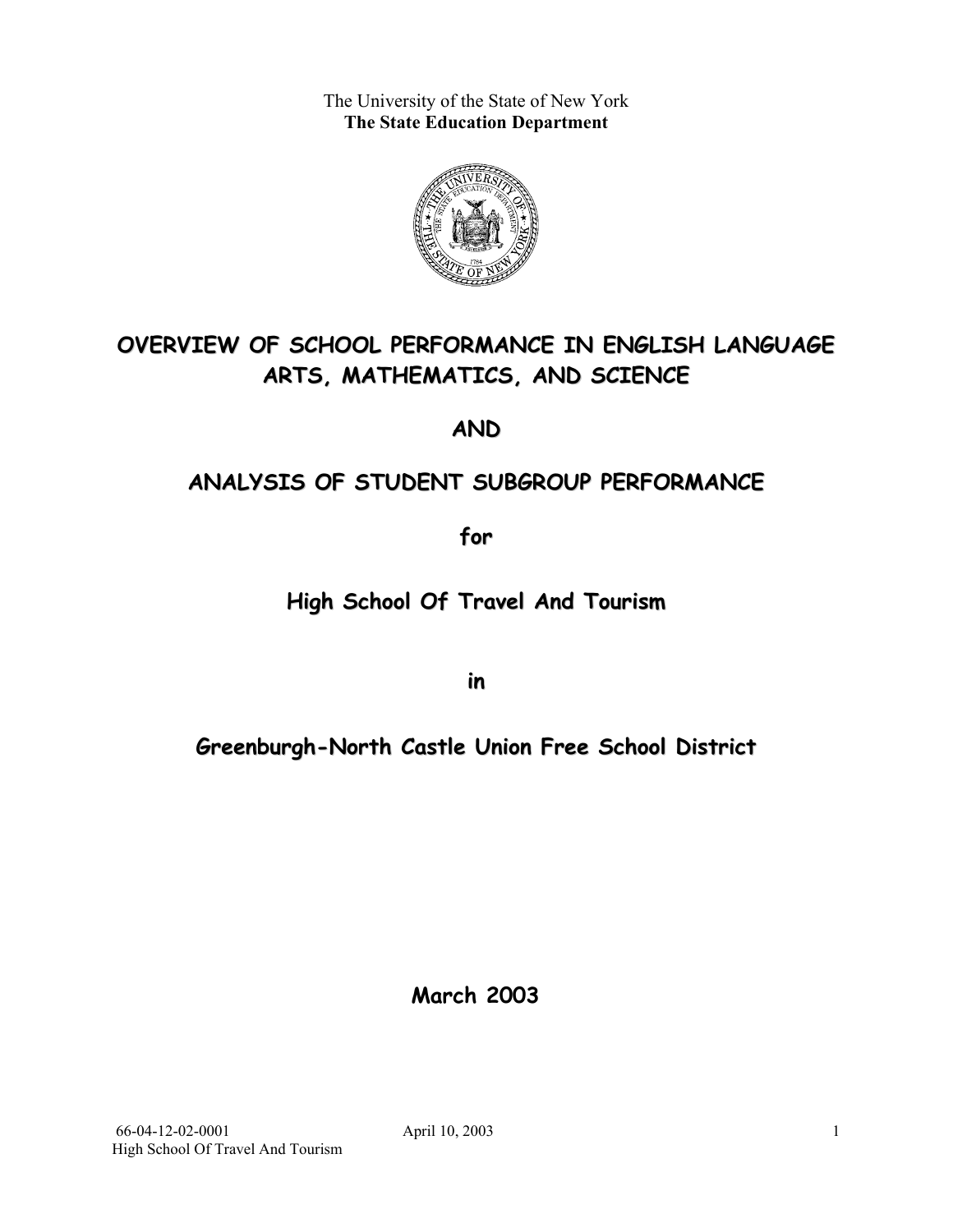#### **THE UNIVERSITY OF THE STATE OF NEW YORK**

#### **Regents of The University**

| Tonawanda      |
|----------------|
| Hollis         |
| Staten Island  |
| New Rochelle   |
| Peru           |
| Huntington     |
| North Syracuse |
| New York       |
| Belle Harbor   |
| Buffalo        |
| Hartsdale      |
| Albany         |
| <b>Bronx</b>   |
| New York       |
| Binghamton     |
| Rochester      |

#### **President of The University and Commissioner of Education**

RICHARD P. MILLS

#### **Chief Operating Officer**

RICHARD H. CATE

**Deputy Commissioner for Elementary, Middle, Secondary and Continuing Education**  JAMES A. KADAMUS

#### **Coordinator, School Operations and Management Services**  CHARLES SZUBERLA

#### **Coordinator, Information and Reporting Services**

MARTHA P. MUSSER

The State Education Department does not discriminate on the basis of age, color, religion, creed, disability, marital status, veteran status, national origin, race, gender, genetic predisposition or carrier status, or sexual orientation in its educational programs, services and activities. Portions of this publication can be made available in a variety of formats, including braille, large print or audio tape, upon request. Inquiries concerning this policy of nondiscrimination should be directed to the Department's Office for Diversity, Ethics, and Access, Room 530, Education Building, Albany, NY 12234. **Requests for additional copies of this publication may be made by contacting the Publications Sales Desk, Room 309, Education Building, Albany, NY 12234.** 

Please address all correspondence about this report that is not related to data corrections to:

*School Report Card Coordinator Information and Reporting Services Team New York State Education Department Room 863 EBA 89 Washington Avenue Albany, NY 12234*  E-mail: *RPTCARD@mail.nysed.gov*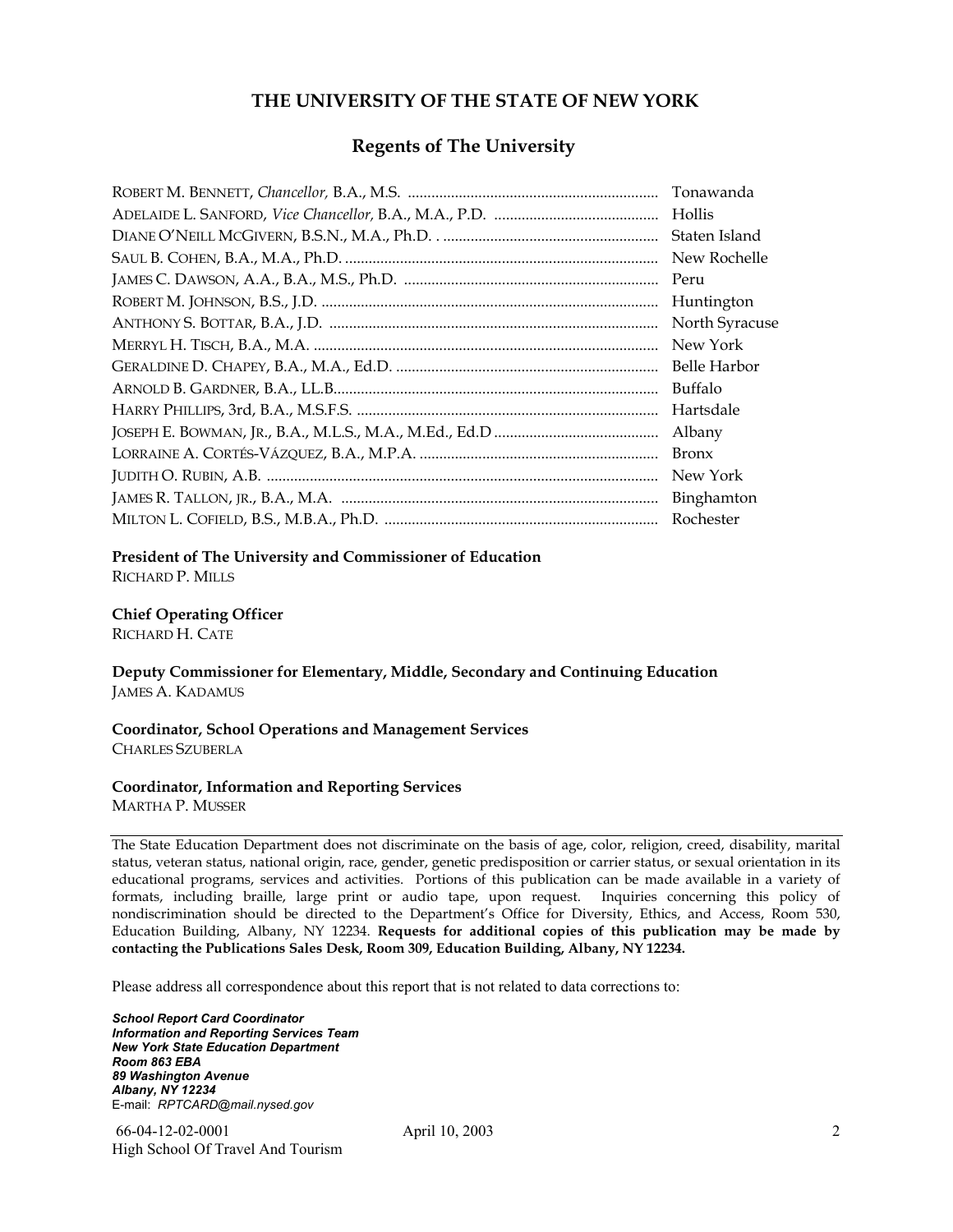The *New York State School Report Card* is an important part of the Board of Regents effort to raise learning standards for all students. It provides information to the public on student performance and other measures of school and district performance. Knowledge gained from the school report card on a school's strengths and weaknesses can be used to improve instruction and services to students.

The *New York State School Report Card* consists of three parts: the *Overview of School Performance in English Language Arts, Mathematics, and Science and Analysis of Student Subgroup Performance,* the *Comprehensive Information Report,* and the *School Accountability Report*. The *Overview and Analysis* presents performance data on measures required by the federal No Child Left Behind Act: English, mathematics, science, and graduation rate. Performance data on other State assessments can be found in the *Comprehensive Information Report*. The *School Accountability Report* provides information as to whether a school is making adequate progress toward enabling all students to achieve proficiency in English and mathematics.

State assessments are designed to help ensure that all students reach high learning standards. They show whether students are getting the foundation knowledge they need to succeed at the elementary, middle, and commencement levels and beyond. The State requires that students who are not making appropriate progress toward the standards receive academic intervention services.

In the *Overview*, performance on the elementary- and middle-level assessments in English language arts and mathematics and on the middle-level science test is reported in terms of mean scores and the percentage of students scoring at each of the four levels. These levels indicate performance on the standards from seriously deficient to advanced proficiency. Performance on the elementary-level science test is reported in terms of mean scores and the percentage of students making appropriate progress. Regents examination scores are reported in four score ranges. Scores of 65 to 100 are passing; scores of 55 to 64 earn credit toward a local diploma (with the approval of the local board of education). Though each elementary- and middle-level assessment is administered to students in a specific grade, secondary-level assessments are taken by students when they complete the coursework for the core curriculum. Therefore, the performance of students at the secondary level is measured for a student cohort rather than a group of students at a particular grade level. Students are grouped in cohorts according to the year in which they first entered grade 9.

The assessment data in the *Overview and Analysis* are for all tested students in the school, including general-education students and students with disabilities. In the *Overview*, each school's performance is compared with that of schools similar in grade level, district resources, and student needs as indicated by income and limited English proficiency (LEP) status. Each district's performance is compared with that of all public schools statewide. In the *Analysis*, performance is disaggregated by race/ethnicity, disability status, gender, LEP status, income level, and migrant status.

Explanations of terms referred to or symbols used in this part of the school report card may be found in the glossary on the last page. Further information on the school report card may be found in the guide, *Understanding Your School Report Card 2003*, available at your school or on the Information and Reporting Services Web site at www.emsc.nysed.gov/irts.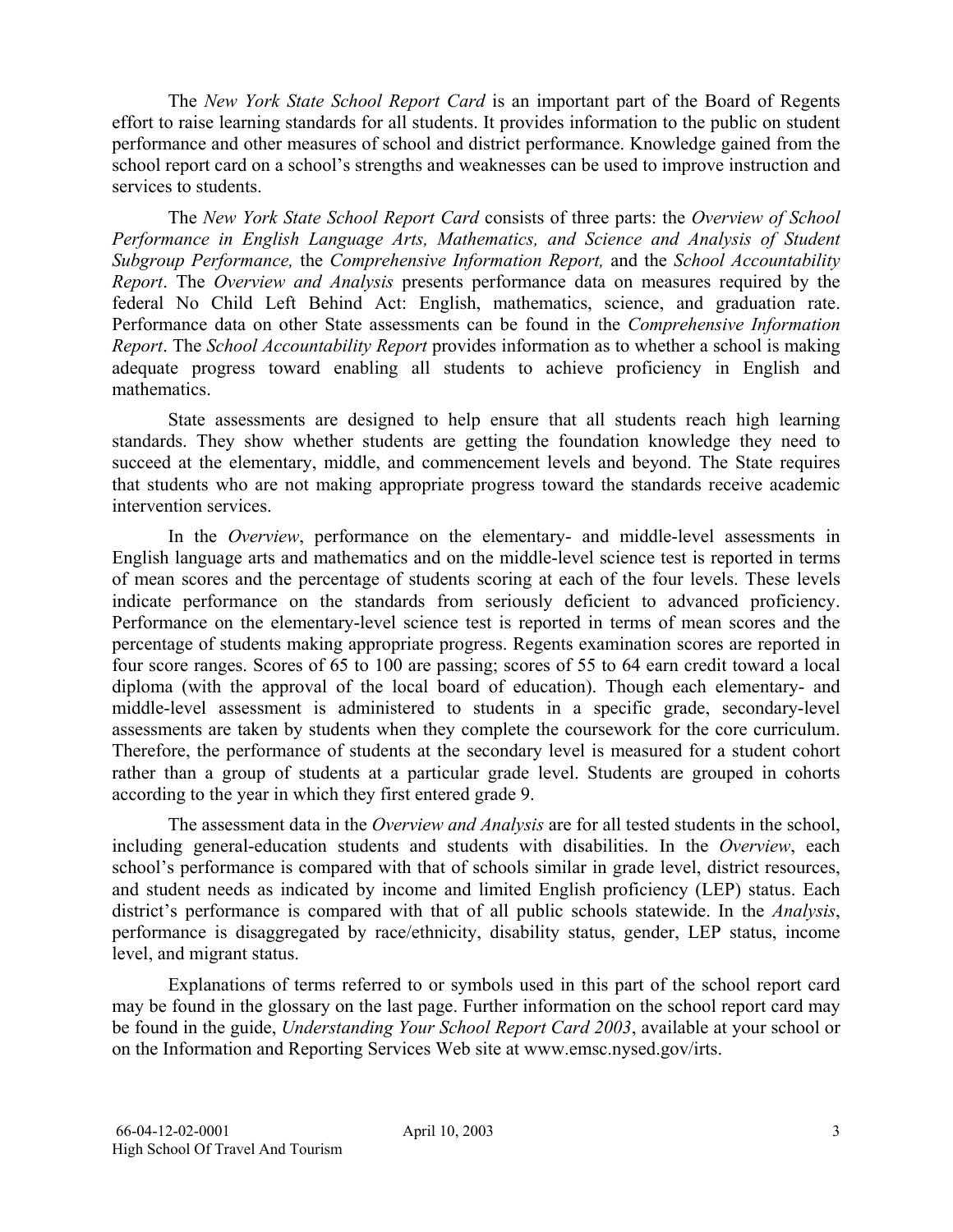# **Overview of School Performance in English Language Arts, Mathematics, and Science**

### **School Profile**

| Principal:<br>Muhammad Riaz<br>(914) 964-5496<br>Phone: |                           |                   |                                                      |
|---------------------------------------------------------|---------------------------|-------------------|------------------------------------------------------|
| Organization<br>$2001 - 02$                             |                           |                   | School Staff <sup>1</sup> (both full- and part-time) |
| Grade Range                                             | <b>Student Enrollment</b> | Count of Teachers | Count of Other Professionals                         |
| $7-12$                                                  | 145                       | 23                | 5                                                    |

#### **2000–01 School District-wide Total Expenditure per Pupil | \$15,067**

| <b>Student Demographics</b>                              | 1999-2000 |         | 2000-2001 |         | 2001-2002 |         |
|----------------------------------------------------------|-----------|---------|-----------|---------|-----------|---------|
| <b>Used To Determine Similar</b><br><b>Schools Group</b> | Count     | Percent | Count     | Percent | Count     | Percent |
| Limited English Proficient                               |           | $0.0\%$ |           | $0.0\%$ |           | $0.0\%$ |
| Eligible for Free Lunch                                  | 180       | 100.0%  | 164       | 100.0%  | 141       | 97.2%   |
|                                                          |           |         |           |         |           |         |

| Similar        |                                                                                                                                                             |  |  |
|----------------|-------------------------------------------------------------------------------------------------------------------------------------------------------------|--|--|
| <b>Schools</b> | This school is in Similar Schools Group 56. All schools in this group are in institutional school districts. These<br>schools serve special needs students. |  |  |
| <b>Group</b>   |                                                                                                                                                             |  |  |

### **2001–02 Percentage of Core Classes Taught by Highly Qualified Teachers\***

| <b>Number of Core</b><br><b>Classes</b> | <b>Percent Taught</b><br>by Highly<br>Qualified<br><b>Teachers</b> |
|-----------------------------------------|--------------------------------------------------------------------|
| 41                                      | 83%                                                                |

\*For the 2001–02 school year only, teachers of core classes are considered to be highly qualified if they are certified to teach that subject.

### **2001–02 Percentage of Teachers with No Valid Teaching Certificate\***

| Number of<br><b>Teachers</b> | <b>Percent No</b><br><b>Valid Teaching</b><br><b>Certificate</b> |
|------------------------------|------------------------------------------------------------------|
| 30                           | 7%                                                               |

\*This count includes teachers with temporary licenses who do not have a valid permanent or provisional teaching certificate.

 $\overline{a}$ 

 $1$  District-employed staff who serve in more than one school are not included in these counts.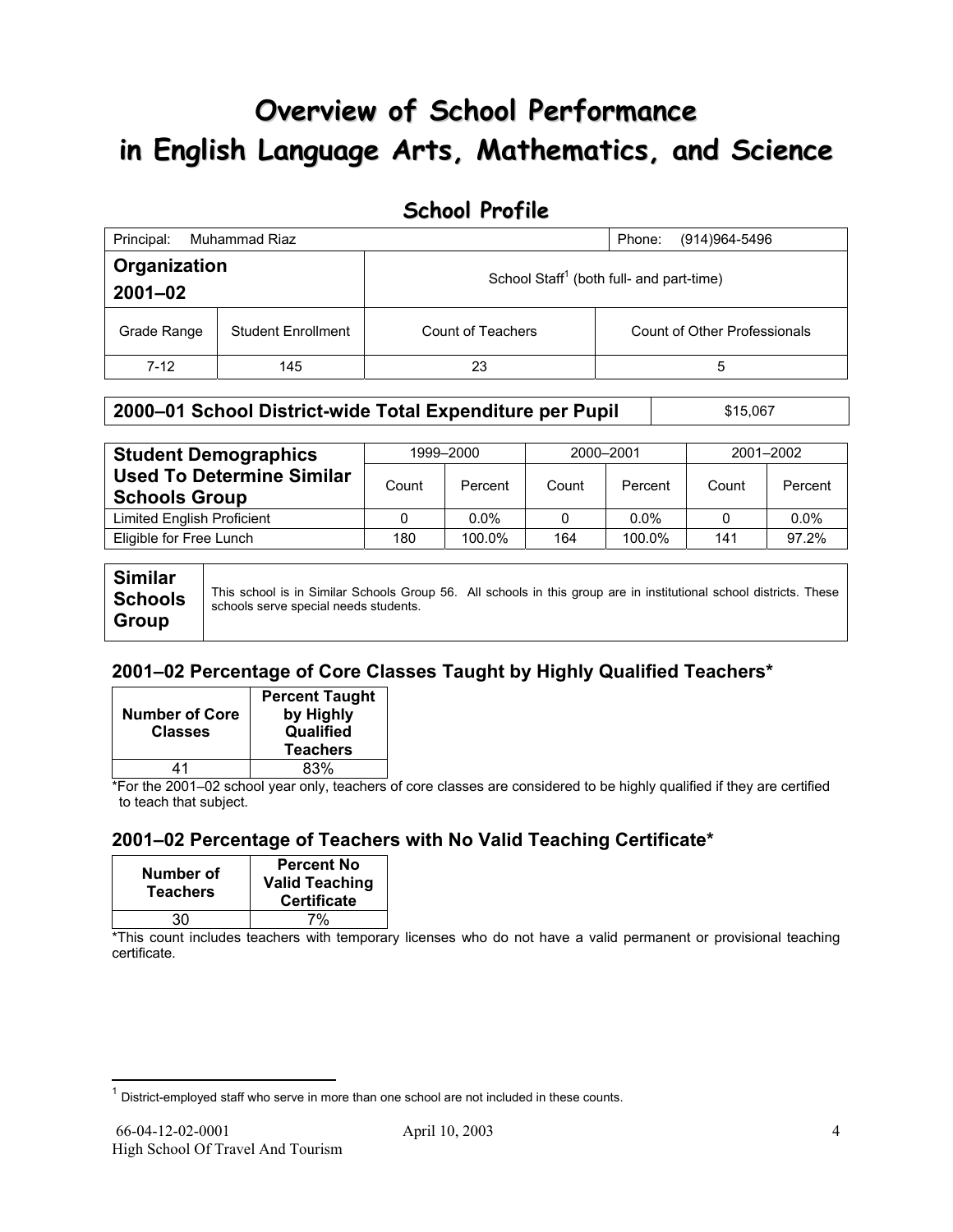



|                                        |                    |                    | <b>Counts of Students Tested</b> |                    |              |                   |
|----------------------------------------|--------------------|--------------------|----------------------------------|--------------------|--------------|-------------------|
| Performance at I<br><b>This School</b> | Level 1<br>527-661 | Level 2<br>662-700 | Level 3<br>701-738               | Level 4<br>739-830 | <b>Total</b> | <b>Mean Score</b> |
| May 2000                               | 18                 |                    |                                  |                    | 27           | 654               |
| <b>May 2001</b>                        | 19                 |                    |                                  |                    | 24           | 636               |
|                                        | Level 1<br>527-659 | Level 2<br>660-698 | Level 3<br>699-737               | Level 4<br>738-830 | <b>Total</b> |                   |
| <b>March 2002</b>                      | 10                 | 10                 | 0                                | 0                  | 20           | 642               |

|         | Middle-Level English Language Arts Levels - Listening, Reading, and Writing Standards                     |
|---------|-----------------------------------------------------------------------------------------------------------|
| Level 4 | These students exceed the standards and are moving toward high performance on the Regents examination.    |
| Level 3 | These students meet the standards and, with continued steady growth, should pass the Regents examination. |
| Level 2 | These students need extra help to meet the standards and pass the Regents examination.                    |
| Level 1 | These students have serious academic deficiencies.                                                        |

### **Performance of Limited English Proficient (LEP) Students**

| Grade 8 | <b>English Proficiency Below Effective Participation Level</b> | <b>Making Appropriate Progress</b> |
|---------|----------------------------------------------------------------|------------------------------------|
| 2002    |                                                                |                                    |

### **Performance of Middle-Level Students with Severe Disabilities on the New York State Alternate Assessment (NYSAA) in English**

|             | Number<br>Tested | AA-Level 1 | AA-Level 2 | AA-Level 3 | AA-Level 4 |
|-------------|------------------|------------|------------|------------|------------|
| $2001 - 02$ |                  |            |            |            |            |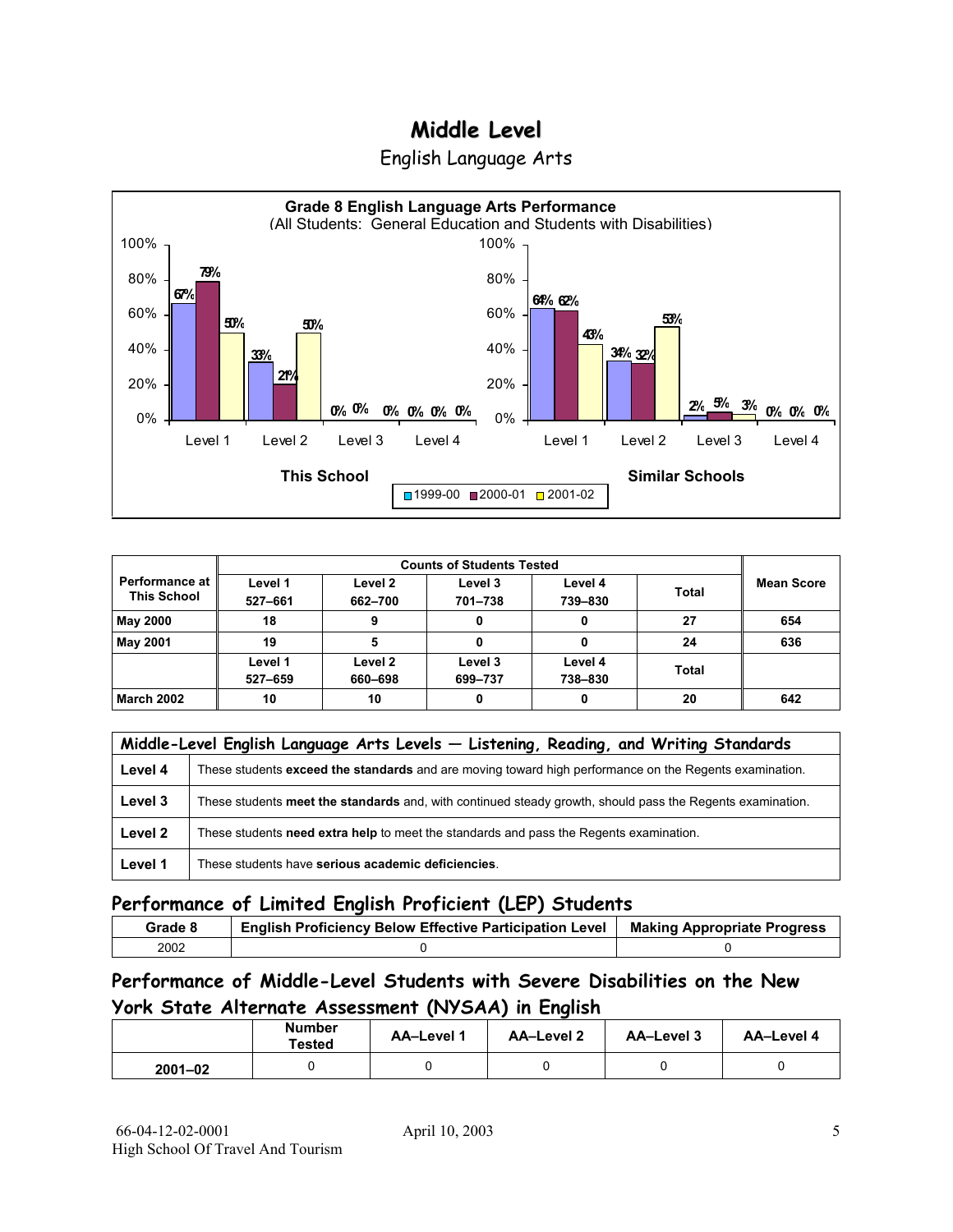**Mathematics** 



|                                               | <b>Counts of Students Tested</b> |                    |                    |                    |              |                   |
|-----------------------------------------------|----------------------------------|--------------------|--------------------|--------------------|--------------|-------------------|
| <b>Performance at I</b><br><b>This School</b> | Level 1<br>517-680               | Level 2<br>681-715 | Level 3<br>716-759 | Level 4<br>760-882 | <b>Total</b> | <b>Mean Score</b> |
| <b>May 2000</b>                               | 19                               |                    |                    |                    | 24           | 656               |
| <b>May 2001</b>                               | 23                               |                    |                    |                    | 26           | 632               |
| May 2002                                      | 17                               |                    |                    |                    | 19           | 632               |

|         | Middle-Level Mathematics Levels - Knowledge, Reasoning, and Problem-Solving Standards                     |  |  |
|---------|-----------------------------------------------------------------------------------------------------------|--|--|
| Level 4 | These students exceed the standards and are moving toward high performance on the Regents examination.    |  |  |
| Level 3 | These students meet the standards and, with continued steady growth, should pass the Regents examination. |  |  |
| Level 2 | These students need extra help to meet the standards and pass the Regents examination.                    |  |  |
| Level 1 | These students have serious academic deficiencies.                                                        |  |  |

### **Performance of Middle-Level Students with Severe Disabilities on the New York State Alternate Assessment (NYSAA) in Mathematics, Science, and Technology**

|             | <b>Number</b><br>Tested | <b>AA-Level 1</b> | AA-Level 2 | AA-Level 3 | AA-Level 4 |  |
|-------------|-------------------------|-------------------|------------|------------|------------|--|
| $2001 - 02$ |                         |                   |            |            |            |  |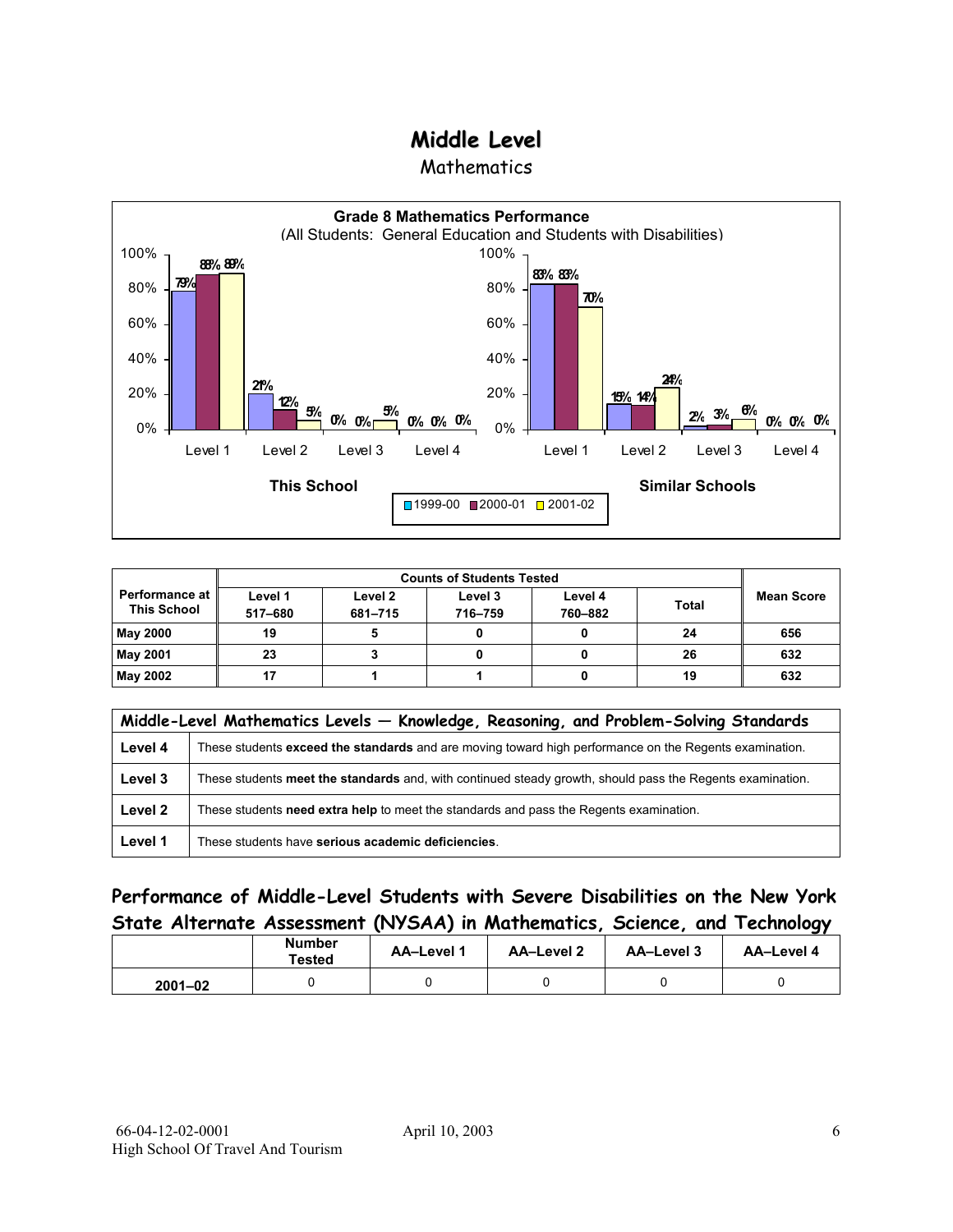#### Science



|                  | <b>Performance at This School</b> |                    | <b>Counts of Students Tested</b> | Mean Score |         |              |    |
|------------------|-----------------------------------|--------------------|----------------------------------|------------|---------|--------------|----|
|                  |                                   | ∟evel <sup>1</sup> | ∟evel 2                          | Level 3    | Level 4 | <b>Total</b> |    |
| <b>June 2002</b> | Middle-Level Science              |                    |                                  |            |         | 14           | 60 |
|                  | <b>Regents Science</b>            |                    |                                  |            |         |              |    |

| Middle-Level Science Levels - Knowledge, Reasoning, and Problem-Solving Standards* |                                                                                                                                                                                                |  |  |  |  |  |  |  |
|------------------------------------------------------------------------------------|------------------------------------------------------------------------------------------------------------------------------------------------------------------------------------------------|--|--|--|--|--|--|--|
| Level 4                                                                            | These students exceed the standards on the middle-level science test and are moving toward high performance<br>on the Regents examinations or score 85-100 on a Regents science examination.   |  |  |  |  |  |  |  |
| Level 3                                                                            | These students meet the standards on the middle-level science test and, with continued steady growth, should<br>pass the Regents examinations or score 65–84 on a Regents science examination. |  |  |  |  |  |  |  |
| Level <sub>2</sub>                                                                 | These students need extra help to meet the standards for middle-level science and to pass the Regents<br>examinations or score 55–64 on a Regents science examination.                         |  |  |  |  |  |  |  |
| Level 1                                                                            | These students have serious academic deficiencies as evidenced in the middle-level science test or score 0–54<br>on a Regents science examination.                                             |  |  |  |  |  |  |  |

\*Students may demonstrate proficiency in middle-level science by scoring at level 3 or above on the middle-level science test or by scoring 65 or above on a Regents examination in science.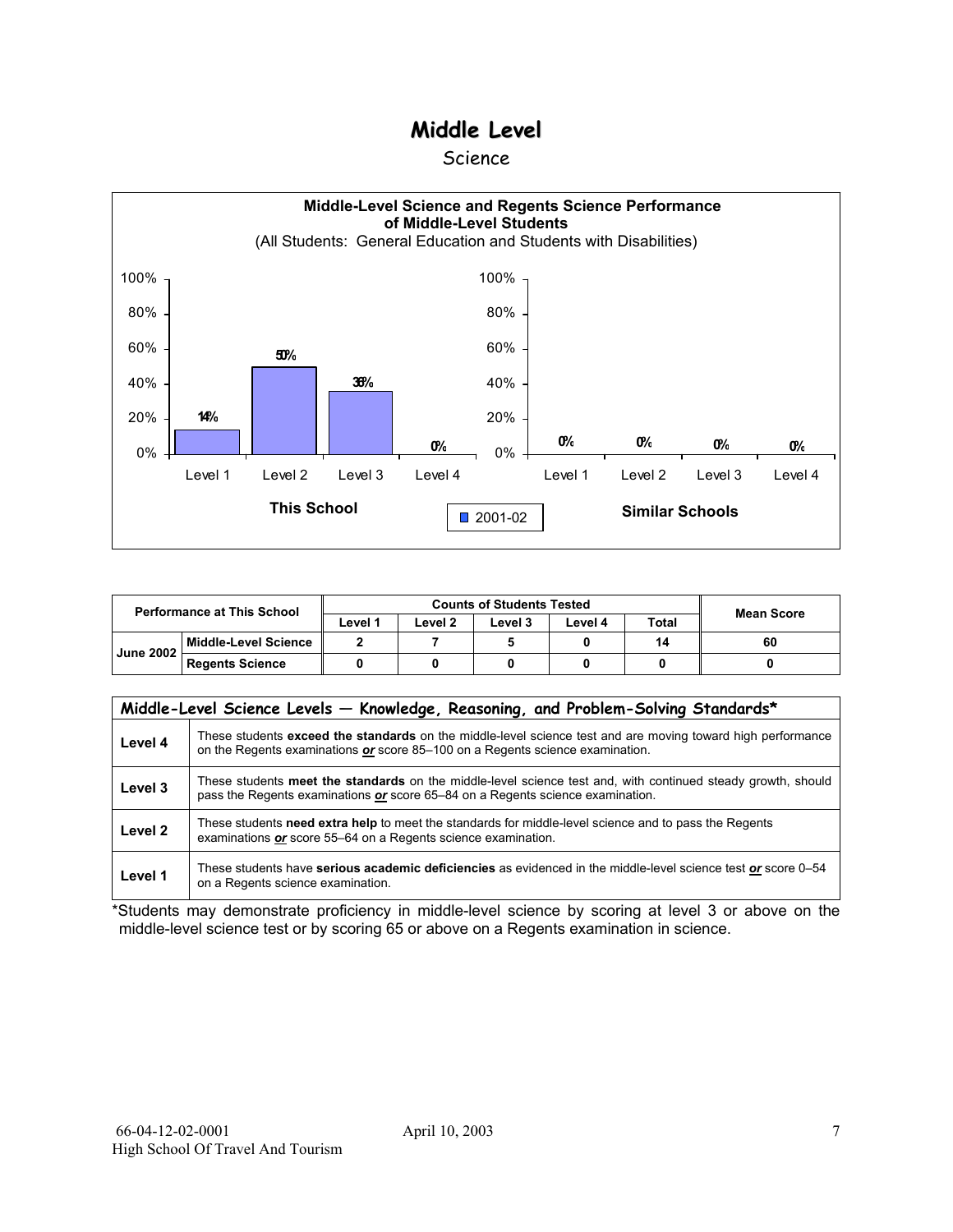## **High School English Achievement after Four Years of Instruction**

 The graph and table below present performance of the 1997 and 1998 cohort members on the Regents English examination four years after entering grade 9. A score of 65 or above on this examination is considered passing. Only the highest score of each student is counted, regardless of how many times the student took the examination. In the graph, students passing approved alternatives to this examination are counted as scoring in the 65 to 84 range. In the table, the numbers of students who met the graduation requirement by passing an approved alternative or the Regents competency tests (RCTs) in reading and writing are listed separately. (RCT results are not included in the graph.) Students who score 55 to 64 on the Regents examination in comprehensive English may be given credit towards a local high school diploma if allowed by the district board of education.



| English Graduation Requirement Achievement after Four Years of High School* |                          |                          |                                                     |                                                     |                                                      |                                          |                      |  |  |  |
|-----------------------------------------------------------------------------|--------------------------|--------------------------|-----------------------------------------------------|-----------------------------------------------------|------------------------------------------------------|------------------------------------------|----------------------|--|--|--|
|                                                                             | <b>Student Category</b>  | Cohort<br><b>Members</b> | <b>Highest Score</b><br><b>Between</b><br>55 and 64 | <b>Highest Score</b><br><b>Between</b><br>65 and 84 | <b>Highest Score</b><br><b>Between</b><br>85 and 100 | Approved<br><b>Alternative</b><br>Credit | Passed<br><b>RCT</b> |  |  |  |
|                                                                             | <b>General Education</b> |                          |                                                     |                                                     |                                                      |                                          |                      |  |  |  |
| 1997<br><b>Cohort</b>                                                       | Students w/ Disabilities |                          |                                                     |                                                     |                                                      |                                          |                      |  |  |  |
|                                                                             | <b>All Students</b>      |                          |                                                     |                                                     |                                                      |                                          |                      |  |  |  |
|                                                                             | <b>General Education</b> |                          |                                                     |                                                     |                                                      |                                          |                      |  |  |  |
| 1998<br><b>Cohort</b>                                                       | Students w/ Disabilities | я                        |                                                     |                                                     |                                                      |                                          |                      |  |  |  |
|                                                                             | <b>All Students</b>      |                          |                                                     |                                                     |                                                      |                                          |                      |  |  |  |

\*Assessments used to determine counts in this table include the Regents examination in comprehensive English, the component retest in English, the Regents competency tests in reading and writing, and approved alternatives.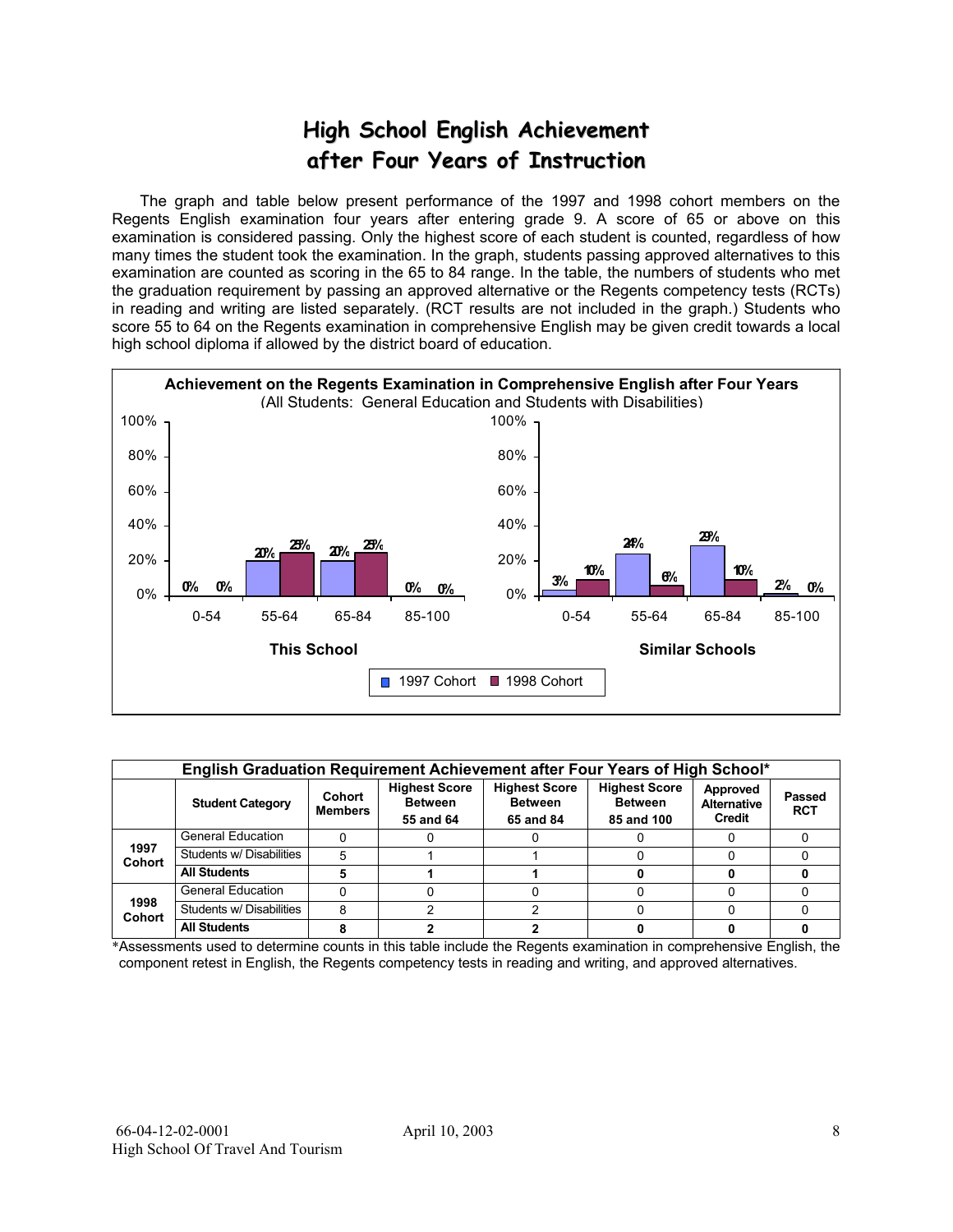### **High School Mathematics Achievement after Four Years of Instruction**

 The graph and table below present performance of the 1997 and 1998 cohort members, four years after entering grade 9, in meeting the graduation assessment requirement in mathematics. A score of 65 or above on a Regents examination in mathematics is considered passing. Only the highest score of each student is counted, regardless of how many times the student took the examination. In the graph, students passing approved alternatives to these examinations are counted as scoring in the 65 to 84 range. In the table, the numbers of students who met the graduation requirement by passing an approved alternative or the Regents competency test (RCT) in mathematics are listed separately. (RCT results are not included in the graph.) Students who score 55 to 64 on a Regents examination in mathematics may be given credit towards a local high school diploma if allowed by the district board of education.



| Mathematics Graduation Requirement Achievement after Four Years of High School* |                          |                          |                                                     |                                                     |                                                      |                                          |                      |  |  |  |
|---------------------------------------------------------------------------------|--------------------------|--------------------------|-----------------------------------------------------|-----------------------------------------------------|------------------------------------------------------|------------------------------------------|----------------------|--|--|--|
|                                                                                 | <b>Student Category</b>  | Cohort<br><b>Members</b> | <b>Highest Score</b><br><b>Between</b><br>55 and 64 | <b>Highest Score</b><br><b>Between</b><br>65 and 84 | <b>Highest Score</b><br><b>Between</b><br>85 and 100 | Approved<br><b>Alternative</b><br>Credit | Passed<br><b>RCT</b> |  |  |  |
|                                                                                 | <b>General Education</b> |                          |                                                     |                                                     |                                                      |                                          |                      |  |  |  |
| 1997<br><b>Cohort</b>                                                           | Students w/ Disabilities | 5                        |                                                     |                                                     |                                                      |                                          |                      |  |  |  |
|                                                                                 | <b>All Students</b>      |                          |                                                     |                                                     |                                                      |                                          |                      |  |  |  |
|                                                                                 | <b>General Education</b> |                          |                                                     |                                                     |                                                      |                                          |                      |  |  |  |
| 1998<br><b>Cohort</b>                                                           | Students w/ Disabilities | 8                        |                                                     |                                                     |                                                      |                                          |                      |  |  |  |
|                                                                                 | <b>All Students</b>      |                          |                                                     |                                                     |                                                      |                                          |                      |  |  |  |

\*Assessments used to determine counts in this table include Regents mathematics examinations, the component retest in mathematics, the Regents competency test in mathematics, and approved alternatives.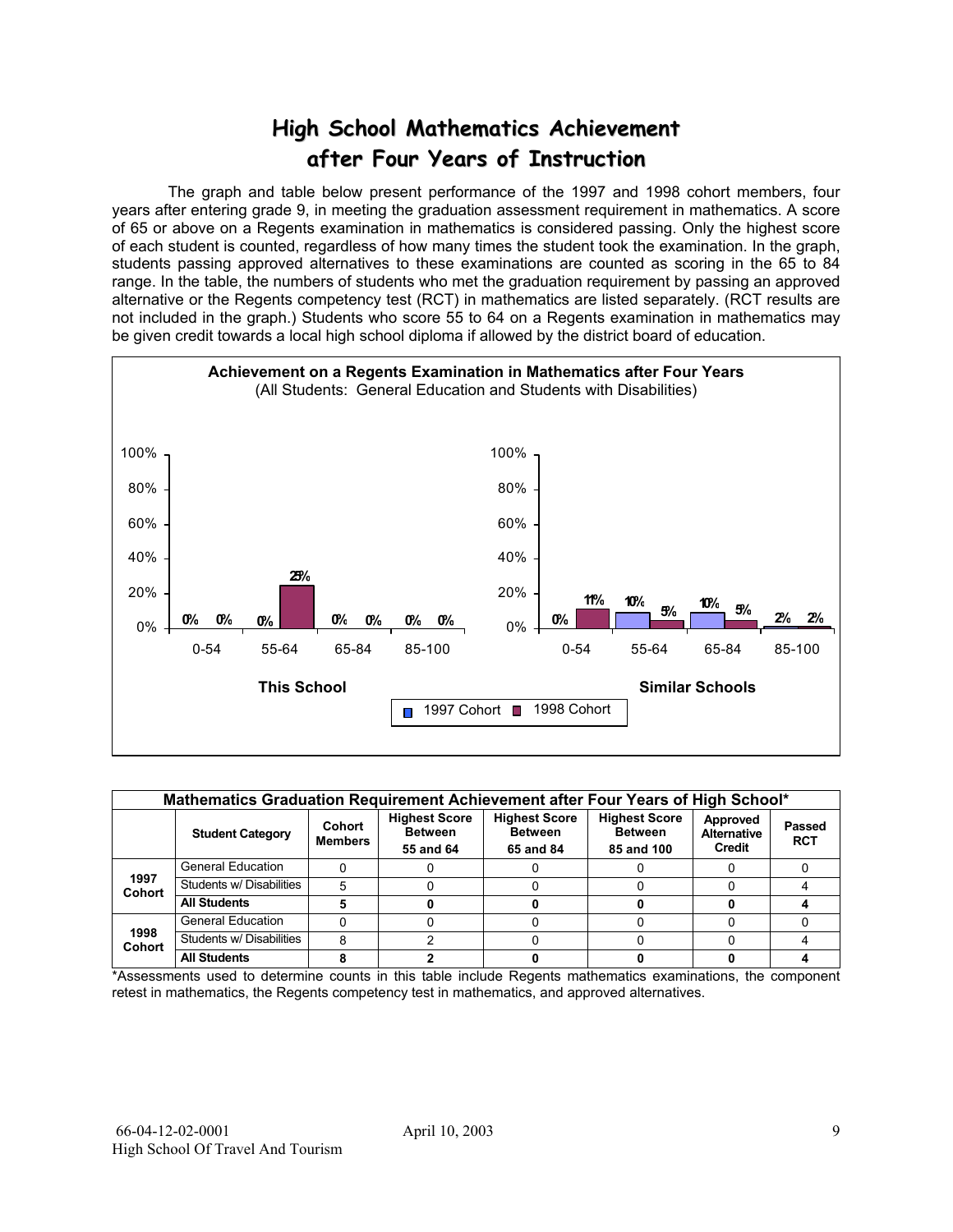### **Graduation Rates for the 1998 Cohort**

 Students were counted as graduates if they earned a local diploma with or without a Regents endorsement no later than June 2002. Additional students may have earned diplomas in August 2002. For the purpose of calculating graduation rate, students who transferred to GED programs were included in the count of students in the cohort. These students were not counted as cohort members for other purposes. Therefore, the count in the table below may be higher than the count of cohort members shown on previous pages.



| <b>Graduation Rates for the 1998 Cohort</b>                                            |  |  |  |  |  |  |  |  |  |
|----------------------------------------------------------------------------------------|--|--|--|--|--|--|--|--|--|
| <b>Graduation Rate Cohort</b><br><b>Number of Graduates</b><br><b>Student Category</b> |  |  |  |  |  |  |  |  |  |
| General-education students                                                             |  |  |  |  |  |  |  |  |  |
| Students with disabilities                                                             |  |  |  |  |  |  |  |  |  |
| Total                                                                                  |  |  |  |  |  |  |  |  |  |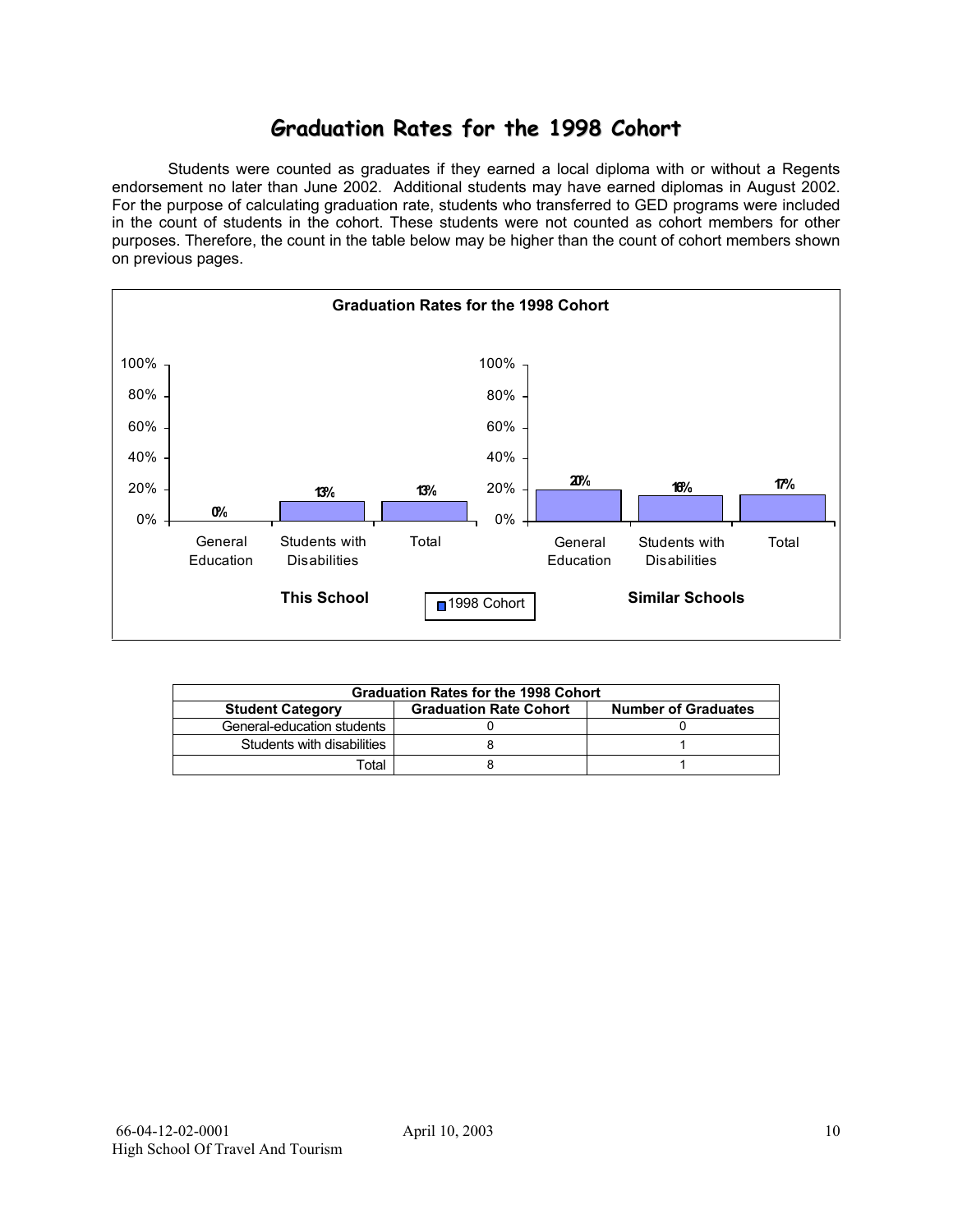# **Analysis of Student Subgroup Performance**

Historically, on State assessments the average performance of Black, Hispanic, and Native American students has been lower than that of White and Asian students. Similarly, students from lowincome families have not performed as well as those from higher income families. A high priority of the Board of Regents is to eliminate these gaps in student performance. In addition, Title I of the federal Elementary and Secondary Education Act includes explicit requirements "to ensure that students served by Title I are given the same opportunity to achieve to high standards and are held to the same high expectations as all students in each State."

This section of the school report card provides performance data by racial/ethnic group, disability status, gender, English proficiency status, income level, and migrant status. The purpose of the student subgroup analyses is to determine if students who perform below the standards in any school tend to fall into particular groups, such as minority students, limited English proficient students, or economically disadvantaged students. If these analyses provide evidence that students in one of the groups achieve at a lower level than other students, the school and community should examine the reasons for this lower performance and make necessary changes in curriculum, instruction, and student support services to remedy these performance gaps.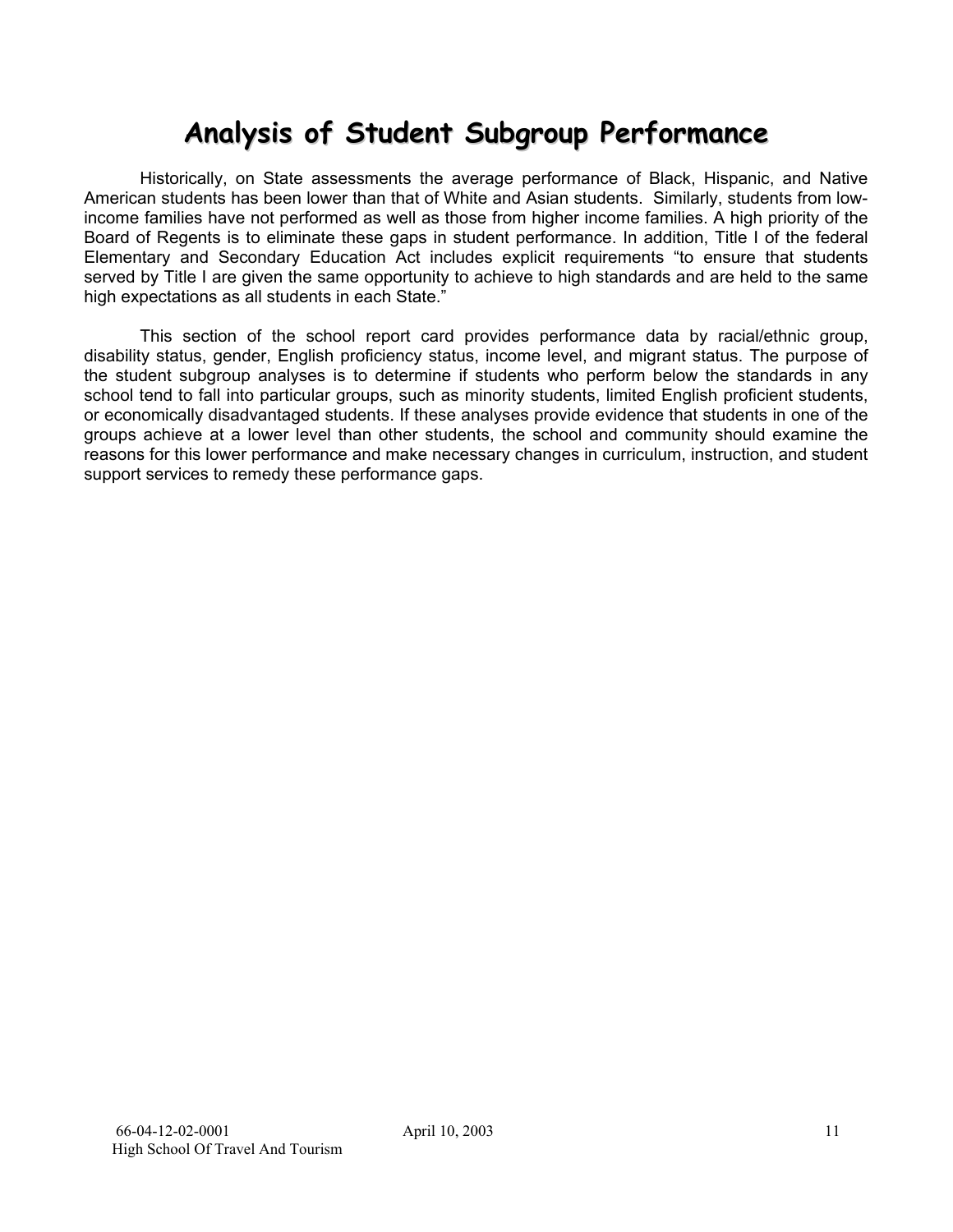English Language Arts

|                                              |               |         | 2000-01                                                           |    | $2001 - 02$    |         |                                                                   |             |  |  |
|----------------------------------------------|---------------|---------|-------------------------------------------------------------------|----|----------------|---------|-------------------------------------------------------------------|-------------|--|--|
| <b>Student Subgroup</b>                      | <b>Tested</b> |         | <b>Percentages of Tested</b><br><b>Students Scoring at Levels</b> |    | <b>Tested</b>  |         | <b>Percentages of Tested</b><br><b>Students Scoring at Levels</b> |             |  |  |
|                                              |               | $2 - 4$ | $3 - 4$                                                           | 4  |                | $2 - 4$ | $3 - 4$                                                           | 4           |  |  |
| <b>Results by Race/Ethnicity</b>             |               |         |                                                                   |    |                |         |                                                                   |             |  |  |
| American Indian/Alaskan Native               | $\mathbf 0$   | 0%      | 0%                                                                | 0% | 0              | 0%      | 0%                                                                | 0%          |  |  |
| <b>Black</b>                                 | 18            | 28%     | 0%                                                                | 0% | 12             | 42%     | $0\%$                                                             | 0%          |  |  |
| Hispanic                                     | 5             | s       | s                                                                 | s  | 6              | s       | s                                                                 | s           |  |  |
| Asian or Pacific Islander                    | 0             | 0%      | 0%                                                                | 0% | 0              | 0%      | 0%                                                                | 0%          |  |  |
| White                                        | 1             | s       | s                                                                 | s  | $\overline{c}$ | s       | s                                                                 | s           |  |  |
| Total                                        | 24            | 21%     | 0%                                                                | 0% | 20             | 50%     | 0%                                                                | 0%          |  |  |
| Small Group Totals (s)                       | 6             | 0%      | 0%                                                                | 0% | 8              | 63%     | 0%                                                                | 0%          |  |  |
| <b>Results by Disability Status</b>          |               |         |                                                                   |    |                |         |                                                                   |             |  |  |
| General-education students                   | $\Omega$      | s       | s                                                                 | s  | $\Omega$       | s       | s                                                                 | s           |  |  |
| Students with disabilities                   | 24            | s       | s                                                                 | s  | 20             | s       | ${\bf s}$                                                         | s           |  |  |
| Total                                        | 24            | 21%     | 0%                                                                | 0% | 20             | 50%     | 0%                                                                | 0%          |  |  |
| <b>Results by Gender</b>                     |               |         |                                                                   |    |                |         |                                                                   |             |  |  |
| Female                                       | 18            | 22%     | 0%                                                                | 0% | 13             | 62%     | 0%                                                                | 0%          |  |  |
| Male                                         | 6             | 17%     | 0%                                                                | 0% | $\overline{7}$ | 29%     | 0%                                                                | 0%          |  |  |
| Total                                        | 24            | 21%     | 0%                                                                | 0% | 20             | 50%     | 0%                                                                | 0%          |  |  |
| <b>Results by English Proficiency Status</b> |               |         |                                                                   |    |                |         |                                                                   |             |  |  |
| English proficient                           | 24            | 21%     | 0%                                                                | 0% | 20             | 50%     | 0%                                                                | 0%          |  |  |
| Limited English proficient                   | 0             | 0%      | 0%                                                                | 0% | $\Omega$       | 0%      | 0%                                                                | 0%          |  |  |
| Total                                        | 24            | 21%     | 0%                                                                | 0% | 20             | 50%     | 0%                                                                | 0%          |  |  |
| <b>Results by Income Level</b>               |               |         |                                                                   |    |                |         |                                                                   |             |  |  |
| Economically disadvantaged                   | 24            | 21%     | 0%                                                                | 0% | 20             | s       | s                                                                 | s           |  |  |
| Not disadvantaged                            | $\Omega$      | 0%      | 0%                                                                | 0% | 0              | s       | s                                                                 | $\mathbf s$ |  |  |
| Total                                        | 24            | 21%     | 0%                                                                | 0% | 20             | 50%     | 0%                                                                | 0%          |  |  |
| <b>Results by Migrant Status</b>             |               |         |                                                                   |    |                |         |                                                                   |             |  |  |
| Migrant family                               | 0             | 0%      | 0%                                                                | 0% | 0              | 0%      | 0%                                                                | 0%          |  |  |
| Not migrant family                           | 24            | 21%     | 0%                                                                | 0% | 20             | 50%     | 0%                                                                | 0%          |  |  |
| Total                                        | 24            | 21%     | 0%                                                                | 0% | 20             | 50%     | 0%                                                                | 0%          |  |  |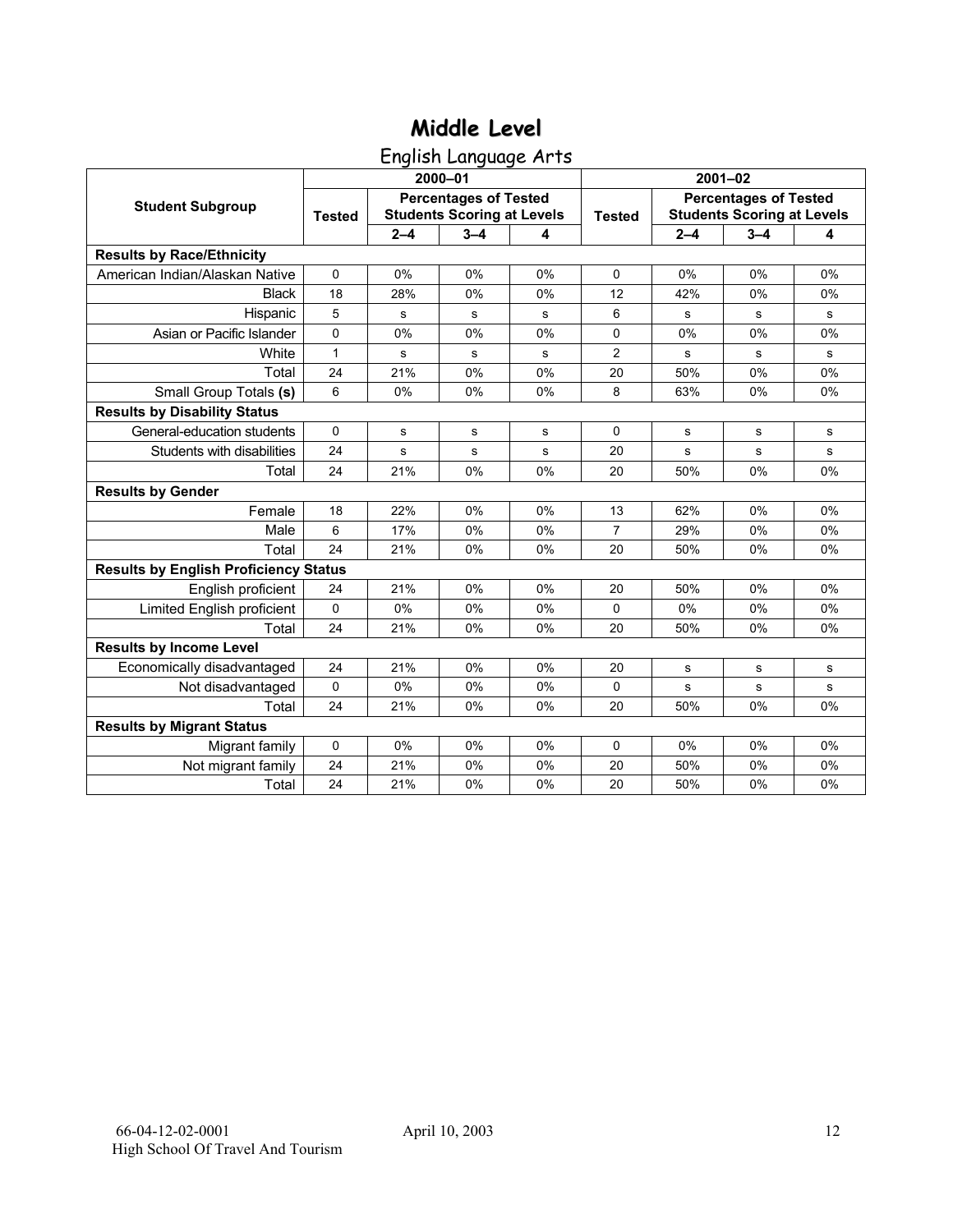#### **Mathematics**

|                                              |                |         | 2000-01                                                           |    | $2001 - 02$    |             |                                                                   |             |  |  |
|----------------------------------------------|----------------|---------|-------------------------------------------------------------------|----|----------------|-------------|-------------------------------------------------------------------|-------------|--|--|
| <b>Student Subgroup</b>                      | <b>Tested</b>  |         | <b>Percentages of Tested</b><br><b>Students Scoring at Levels</b> |    | <b>Tested</b>  |             | <b>Percentages of Tested</b><br><b>Students Scoring at Levels</b> |             |  |  |
|                                              |                | $2 - 4$ | $3 - 4$                                                           | 4  |                | $2 - 4$     | $3 - 4$                                                           | 4           |  |  |
| <b>Results by Race/Ethnicity</b>             |                |         |                                                                   |    |                |             |                                                                   |             |  |  |
| American Indian/Alaskan Native               | $\Omega$       | 0%      | 0%                                                                | 0% | $\Omega$       | 0%          | 0%                                                                | 0%          |  |  |
| <b>Black</b>                                 | 18             | 11%     | 0%                                                                | 0% | 12             | 0%          | 0%                                                                | 0%          |  |  |
| Hispanic                                     | 6              | s       | s                                                                 | s  | 6              | s           | s                                                                 | s           |  |  |
| Asian or Pacific Islander                    | 0              | 0%      | 0%                                                                | s  | $\Omega$       | 0%          | 0%                                                                | 0%          |  |  |
| White                                        | $\overline{2}$ | s       | s                                                                 | s  | $\mathbf{1}$   | s           | s                                                                 | s           |  |  |
| Total                                        | 26             | 12%     | 0%                                                                | 0% | 19             | 11%         | 5%                                                                | 0%          |  |  |
| Small Group Totals (s)                       | 8              | 13%     | 0%                                                                | 0% | $\overline{7}$ | 29%         | 14%                                                               | $0\%$       |  |  |
| <b>Results by Disability Status</b>          |                |         |                                                                   |    |                |             |                                                                   |             |  |  |
| General-education students                   | $\Omega$       | s       | s                                                                 | s  | 0              | s           | s                                                                 | s           |  |  |
| Students with disabilities                   | 26             | s       | s                                                                 | s  | 19             | $\mathbf s$ | s                                                                 | $\mathbf s$ |  |  |
| Total                                        | 26             | 12%     | 0%                                                                | 0% | 19             | 11%         | 5%                                                                | 0%          |  |  |
| <b>Results by Gender</b>                     |                |         |                                                                   |    |                |             |                                                                   |             |  |  |
| Female                                       | 19             | 16%     | 0%                                                                | 0% | 13             | 8%          | 8%                                                                | 0%          |  |  |
| Male                                         | $\overline{7}$ | 0%      | 0%                                                                | 0% | 6              | 17%         | 0%                                                                | 0%          |  |  |
| Total                                        | 26             | 12%     | 0%                                                                | 0% | 19             | 11%         | 5%                                                                | 0%          |  |  |
| <b>Results by English Proficiency Status</b> |                |         |                                                                   |    |                |             |                                                                   |             |  |  |
| English proficient                           | 26             | 12%     | 0%                                                                | 0% | 19             | 11%         | 5%                                                                | 0%          |  |  |
| Limited English proficient                   | $\Omega$       | 0%      | 0%                                                                | 0% | $\mathbf 0$    | 0%          | 0%                                                                | 0%          |  |  |
| Total                                        | 26             | 12%     | 0%                                                                | 0% | 19             | 11%         | 5%                                                                | 0%          |  |  |
| <b>Results by Income Level</b>               |                |         |                                                                   |    |                |             |                                                                   |             |  |  |
| Economically disadvantaged                   | 26             | 12%     | 0%                                                                | 0% | 19             | s           | s                                                                 | s           |  |  |
| Not disadvantaged                            | 0              | 0%      | 0%                                                                | 0% | 0              | $\mathbf s$ | $\mathbf s$                                                       | s           |  |  |
| Total                                        | 26             | 12%     | 0%                                                                | 0% | 19             | 11%         | 5%                                                                | 0%          |  |  |
| <b>Results by Migrant Status</b>             |                |         |                                                                   |    |                |             |                                                                   |             |  |  |
| Migrant family                               | 0              | 0%      | 0%                                                                | 0% | $\Omega$       | 0%          | 0%                                                                | 0%          |  |  |
| Not migrant family                           | 26             | 12%     | 0%                                                                | 0% | 19             | 11%         | 5%                                                                | 0%          |  |  |
| Total                                        | 26             | 12%     | 0%                                                                | 0% | 19             | 11%         | 5%                                                                | 0%          |  |  |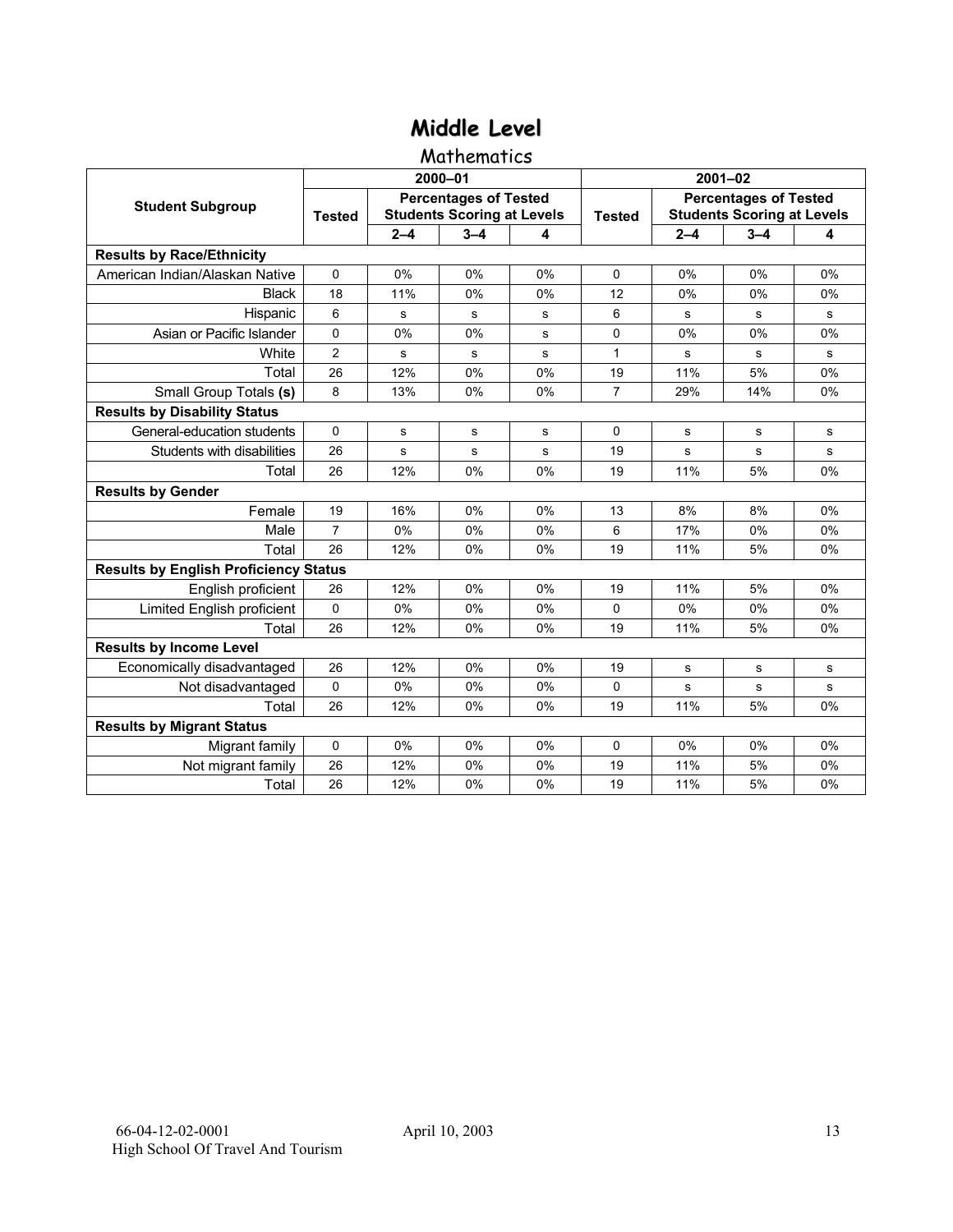#### Science

|                                              | $2001 - 02$   |         |                                                                   |    |  |  |
|----------------------------------------------|---------------|---------|-------------------------------------------------------------------|----|--|--|
| <b>Student Subgroup</b>                      | <b>Tested</b> |         | <b>Percentages of Tested</b><br><b>Students Scoring at Levels</b> |    |  |  |
|                                              |               | $2 - 4$ | $3 - 4$                                                           | 4  |  |  |
| <b>Results by Race/Ethnicity</b>             |               |         |                                                                   |    |  |  |
| American Indian/Alaskan Native               | $\Omega$      | 0%      | 0%                                                                | 0% |  |  |
| <b>Black</b>                                 | 9             | 78%     | 33%                                                               | 0% |  |  |
| Hispanic                                     | 4             | s       | s                                                                 | s  |  |  |
| Asian or Pacific Islander                    | $\mathbf{0}$  | 0%      | 0%                                                                | 0% |  |  |
| White                                        | 1             | s       | s                                                                 | s  |  |  |
| Total                                        | 14            | 86%     | 36%                                                               | 0% |  |  |
| Small Group Totals (s)                       | 5             | s       | s                                                                 | s  |  |  |
| <b>Results by Disability Status</b>          |               |         |                                                                   |    |  |  |
| General-education students                   | $\mathbf 0$   | s       | s                                                                 | s  |  |  |
| Students with disabilities                   | 14            | s       | s                                                                 | s  |  |  |
| Total                                        | 14            | 86%     | 36%                                                               | 0% |  |  |
| <b>Results by Gender</b>                     |               |         |                                                                   |    |  |  |
| Female                                       | 10            | s       | s                                                                 | s  |  |  |
| Male                                         | 4             | s       | s                                                                 | s  |  |  |
| Total                                        | 14            | 86%     | 36%                                                               | 0% |  |  |
| <b>Results by English Proficiency Status</b> |               |         |                                                                   |    |  |  |
| English proficient                           | 14            | 86%     | 36%                                                               | 0% |  |  |
| Limited English proficient                   | $\Omega$      | 0%      | 0%                                                                | 0% |  |  |
| Total                                        | 14            | 86%     | 36%                                                               | 0% |  |  |
| <b>Results by Income Level</b>               |               |         |                                                                   |    |  |  |
| Economically disadvantaged                   | 14            | s       | s                                                                 | s  |  |  |
| Not disadvantaged                            | $\mathbf 0$   | s       | s                                                                 | s  |  |  |
| Total                                        | 14            | 86%     | 36%                                                               | 0% |  |  |
| <b>Results by Migrant Status</b>             |               |         |                                                                   |    |  |  |
| Migrant family                               | $\mathbf 0$   | 0%      | 0%                                                                | 0% |  |  |
| Not migrant family                           | 14            | 86%     | 36%                                                               | 0% |  |  |
| Total                                        | 14            | 86%     | 36%                                                               | 0% |  |  |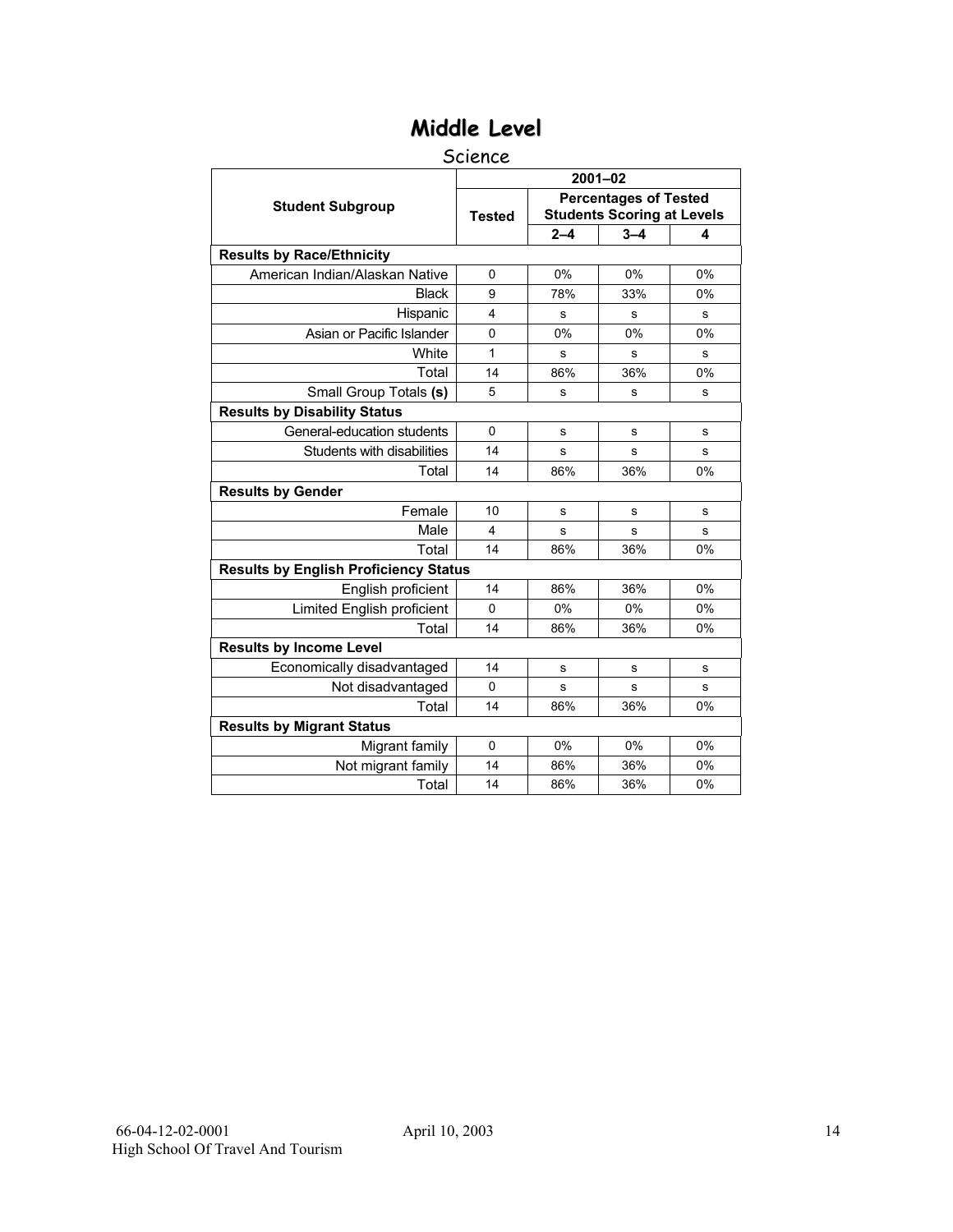### **1997 and 1998 High School Cohorts**

General-education students who first entered ninth grade in 1997 or 1998 must score 55 or higher on Regents English and mathematics examinations to graduate. During the phase-in of the Regents examination graduation requirements, all students (with district board of education approval) may qualify for a local diploma by earning a score of 55–64 on the required Regents examinations; a score of 65 or higher is required for a Regents diploma. Students with disabilities and certain students with a Section 504 Accomodation Plan may qualify for a local diploma by passing Regents competency tests. The Department did not collect data for the 1997 cohort aggregated by race/ethnicity, gender, income level, or migrant status. It did not collect mathematics data aggregated by English proficiency status.

| aller I our years of Flight School           |                 |                          |              |                |                 |                |                          |                |                |          |
|----------------------------------------------|-----------------|--------------------------|--------------|----------------|-----------------|----------------|--------------------------|----------------|----------------|----------|
|                                              |                 |                          | 1997 Cohort  |                |                 | 1998 Cohort    |                          |                |                |          |
|                                              |                 | <b>Count of Students</b> |              | <b>Percent</b> |                 |                | <b>Count of Students</b> |                | <b>Percent</b> |          |
|                                              |                 | by Score                 |              | <b>Meeting</b> | <b>Students</b> | by Score       |                          |                | <b>Meeting</b> |          |
| <b>Student Subgroup</b>                      | <b>Students</b> | <b>Regents</b>           |              | Pass-          | Gradu-          | in             | <b>Regents</b>           |                | Pass-          | Gradua-  |
|                                              | in Cohort       | $55 -$                   | $65 -$       | ed             | ation           | Cohort         | $55 -$                   | $65-$          | ed             | tion     |
|                                              |                 | 64                       | 100          | <b>RCTs</b>    | Require-        |                | 64                       | 100            | <b>RCTs</b>    | Require- |
|                                              |                 |                          |              |                | ment            |                |                          |                |                | ment     |
| <b>Results by Race/Ethnicity</b>             |                 |                          |              |                |                 |                |                          |                |                |          |
| American Indian/Alaskan Native               |                 |                          |              |                |                 | 0              | 0                        | 0              | 0              | 0%       |
| <b>Black</b>                                 |                 |                          |              |                |                 | 5              | ${\bf s}$                | $\mathbf s$    | s              | s        |
| Hispanic                                     |                 |                          |              |                |                 | $\overline{c}$ | ${\bf s}$                | $\mathbf s$    | s              | s        |
| Asian or Pacific Islander                    |                 |                          |              |                |                 | 0              | 0                        | 0              | 0              | 0%       |
| White                                        |                 |                          |              |                |                 | $\mathbf{1}$   | s                        | $\mathbf s$    | s              | s        |
| Total                                        |                 |                          |              |                |                 | 8              | $\overline{c}$           | $\overline{c}$ | 0              | 50%      |
| Small Group Totals (s)                       |                 |                          |              |                |                 | 8              | $\overline{2}$           | $\overline{2}$ | 0              | 50%      |
| <b>Results by Disability Status</b>          |                 |                          |              |                |                 |                |                          |                |                |          |
| General-education students                   | 0               | $\mathbf 0$              | 0            | 0              |                 | 0              | s                        | s              | s              | s        |
| Students with disabilities                   | 5               | $\mathbf{1}$             | $\mathbf{1}$ | $\Omega$       | 40%             | 8              | s                        | s              | s              | s        |
| Total                                        | 5               | $\mathbf{1}$             | $\mathbf{1}$ | $\mathbf 0$    | 40%             | 8              | $\overline{c}$           | $\overline{2}$ | $\Omega$       | 50%      |
| <b>Results by Gender</b>                     |                 |                          |              |                |                 |                |                          |                |                |          |
| Female                                       |                 |                          |              |                |                 | 3              | s                        | s              | s              | s        |
| Male                                         |                 |                          |              |                |                 | 5              | s                        | s              | s              | s        |
| Total                                        |                 |                          |              |                |                 | 8              | $\overline{2}$           | 2              | $\Omega$       | 50%      |
| <b>Results by English Proficiency Status</b> |                 |                          |              |                |                 |                |                          |                |                |          |
| English proficient                           | 5               | 1                        | 1            | $\mathbf 0$    | 40%             | 8              | $\overline{c}$           | $\overline{2}$ | 0              | 50%      |
| <b>Limited English proficient</b>            | $\pmb{0}$       | 0                        | $\mathbf 0$  | 0              | 0%              | 0              | $\mathbf 0$              | $\pmb{0}$      | 0              | 0%       |
| Total                                        | 5               | $\overline{1}$           | $\mathbf{1}$ | $\Omega$       | 40%             | 8              | $\overline{2}$           | $\overline{2}$ | $\Omega$       | 50%      |
| <b>Results by Income Level</b>               |                 |                          |              |                |                 |                |                          |                |                |          |
| Economically disadvantaged                   |                 |                          |              |                |                 | 0              | 0                        | 0              | 0              | 0%       |
| Not disadvantaged                            |                 |                          |              |                |                 | 8              | 2                        | $\overline{c}$ | 0              | 50%      |
| Total                                        |                 |                          |              |                |                 | 8              | $\overline{c}$           | $\overline{2}$ | 0              | 50%      |
| <b>Results by Migrant Status</b>             |                 |                          |              |                |                 |                |                          |                |                |          |
| Migrant family                               |                 |                          |              |                |                 | 0              | 0                        | 0              | 0              | 0%       |
| Not migrant family                           |                 |                          |              |                |                 | 8              | 2                        | $\overline{2}$ | 0              | 50%      |
| Total                                        |                 |                          |              |                |                 | 8              | $\overline{c}$           | $\overline{2}$ | $\Omega$       | 50%      |

#### **Performance on the English Assessment Requirement for Graduation after Four Years of High School**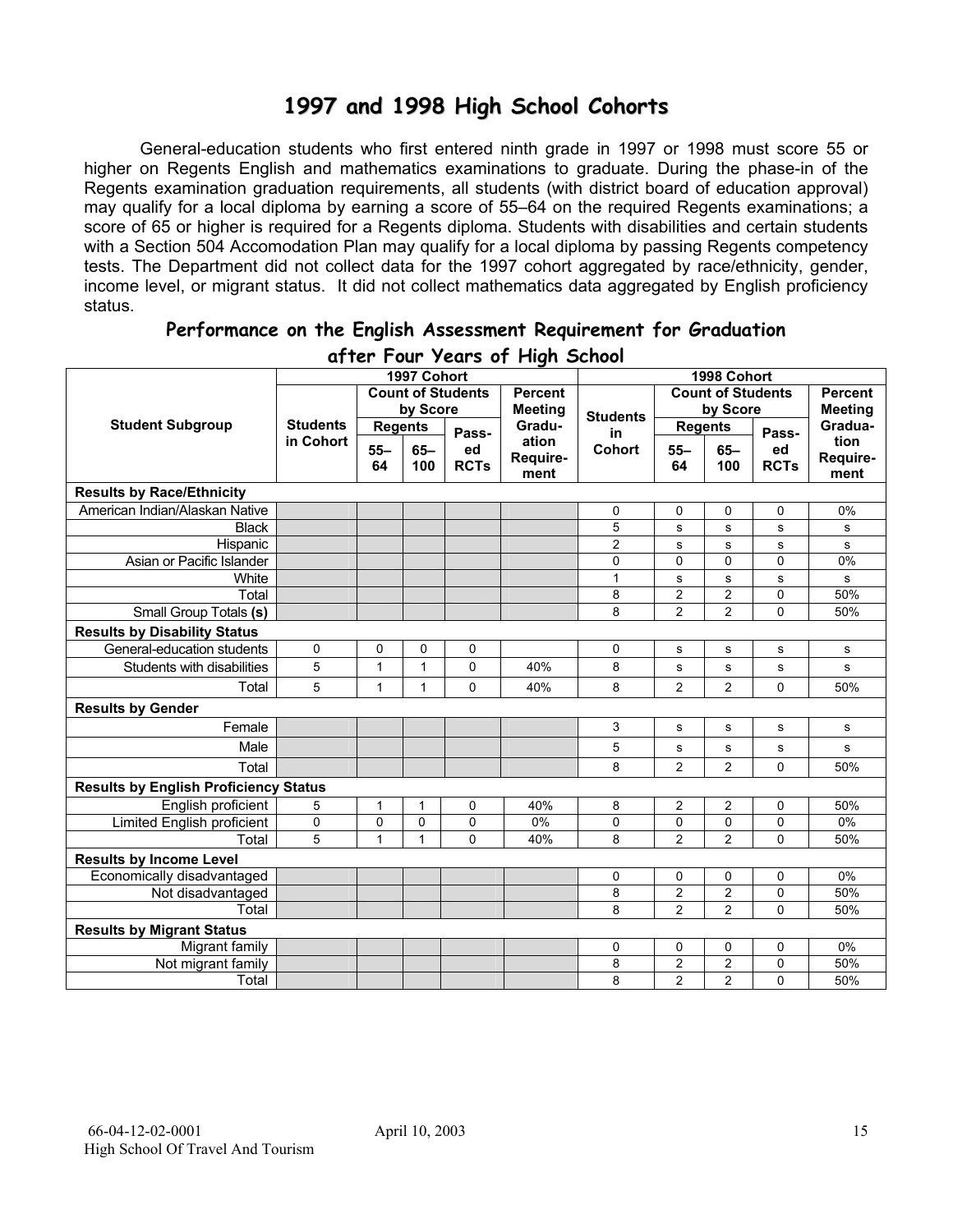## **Performance on the Mathematics Assessment Requirement**

| יש ו<br><b>U</b> GUUUTTUR UTTEL TUUT<br>$1$ cuts by the stream $\sim$<br>1997 Cohort<br>1998 Cohort |                 |                                      |             |                          |                  |                          |                |             |                         |              |
|-----------------------------------------------------------------------------------------------------|-----------------|--------------------------------------|-------------|--------------------------|------------------|--------------------------|----------------|-------------|-------------------------|--------------|
|                                                                                                     |                 |                                      |             |                          | <b>Percent</b>   | <b>Count of Students</b> |                |             | <b>Percent</b>          |              |
|                                                                                                     |                 | <b>Count of Students</b><br>by Score |             |                          |                  |                          | by Score       |             | <b>Meeting</b>          |              |
| <b>Student Subgroup</b>                                                                             | <b>Students</b> |                                      |             | <b>Meeting</b><br>Gradu- | <b>Students</b>  | <b>Regents</b>           |                |             | Gradua-                 |              |
|                                                                                                     | in Cohort       | <b>Regents</b>                       |             | Pass-                    | ation            | in                       |                |             | Pass-                   | tion         |
|                                                                                                     |                 | $55 -$                               | $65 -$      | ed                       |                  | <b>Cohort</b>            | $55 -$         | $65-$       | ed                      | Require-     |
|                                                                                                     |                 | 64                                   | 100         | <b>RCTs</b>              | Require-<br>ment |                          | 64             | 100         | <b>RCTs</b>             | ment         |
| <b>Results by Race/Ethnicity</b>                                                                    |                 |                                      |             |                          |                  |                          |                |             |                         |              |
| American Indian/Alaskan Native                                                                      |                 |                                      |             |                          |                  | 0                        | 0              | 0           | 0                       | 0%           |
| <b>Black</b>                                                                                        |                 |                                      |             |                          |                  | 5                        | s              | s           | $\mathbf{s}$            | s            |
| Hispanic                                                                                            |                 |                                      |             |                          |                  | $\overline{2}$           | s              | s           | ${\bf s}$               | $\mathbf{s}$ |
| Asian or Pacific Islander                                                                           |                 |                                      |             |                          |                  | 0                        | $\mathbf{0}$   | 0           | 0                       | 0%           |
| White                                                                                               |                 |                                      |             |                          |                  | $\mathbf{1}$             | s              | s           | s                       | s            |
| Total                                                                                               |                 |                                      |             |                          |                  | 8                        | $\overline{2}$ | 0           | $\overline{\mathbf{4}}$ | 75%          |
| Small Group Totals (s)                                                                              |                 |                                      |             |                          |                  | 8                        | $\overline{2}$ | 0           | 4                       | 75%          |
| <b>Results by Disability Status</b>                                                                 |                 |                                      |             |                          |                  |                          |                |             |                         |              |
| General-education students                                                                          | 0               | 0                                    | 0           | 0                        |                  | 0                        | s              | s           | s                       | s            |
| Students with disabilities                                                                          | 5               | $\mathbf 0$                          | $\mathbf 0$ | 4                        | 80%              | 8                        | $\mathbf s$    | ${\bf s}$   | s                       | ${\bf s}$    |
| Total                                                                                               | 5               | 0                                    | 0           | 4                        | 80%              | 8                        | $\overline{2}$ | 0           | $\overline{4}$          | 75%          |
| <b>Results by Gender</b>                                                                            |                 |                                      |             |                          |                  |                          |                |             |                         |              |
| Female                                                                                              |                 |                                      |             |                          |                  | 3                        | s              | s           | s                       | s            |
| Male                                                                                                |                 |                                      |             |                          |                  | 5                        | s              | s           | $\mathbf s$             | s            |
| Total                                                                                               |                 |                                      |             |                          |                  | 8                        | 2              | $\Omega$    | $\overline{4}$          | 75%          |
| <b>Results by English Proficiency Status</b>                                                        |                 |                                      |             |                          |                  |                          |                |             |                         |              |
| English proficient                                                                                  |                 |                                      |             |                          |                  | 8                        | $\overline{2}$ | 0           | 4                       | 75%          |
| <b>Limited English proficient</b>                                                                   |                 |                                      |             |                          |                  | $\mathbf 0$              | $\mathbf 0$    | 0           | 0                       | 0%           |
| Total                                                                                               |                 |                                      |             |                          |                  | 8                        | $\overline{2}$ | $\mathbf 0$ | 4                       | 75%          |
| <b>Results by Income Level</b>                                                                      |                 |                                      |             |                          |                  |                          |                |             |                         |              |
| Economically disadvantaged                                                                          |                 |                                      |             |                          |                  | 0                        | $\mathbf 0$    | 0           | 0                       | 0%           |
| Not disadvantaged                                                                                   |                 |                                      |             |                          |                  | 8                        | $\overline{2}$ | 0           | 4                       | 75%          |
| Total                                                                                               |                 |                                      |             |                          |                  | 8                        | $\overline{2}$ | 0           | $\overline{\mathbf{4}}$ | 75%          |
| <b>Results by Migrant Status</b>                                                                    |                 |                                      |             |                          |                  |                          |                |             |                         |              |
| Migrant family                                                                                      |                 |                                      |             |                          |                  | 0                        | 0              | 0           | 0                       | 0%           |
| Not migrant family                                                                                  |                 |                                      |             |                          |                  | 8                        | $\overline{c}$ | 0           | 4                       | 75%          |
| Total                                                                                               |                 |                                      |             |                          |                  | 8                        | $\overline{2}$ | 0           | 4                       | 75%          |

### **for Graduation after Four Years of High School**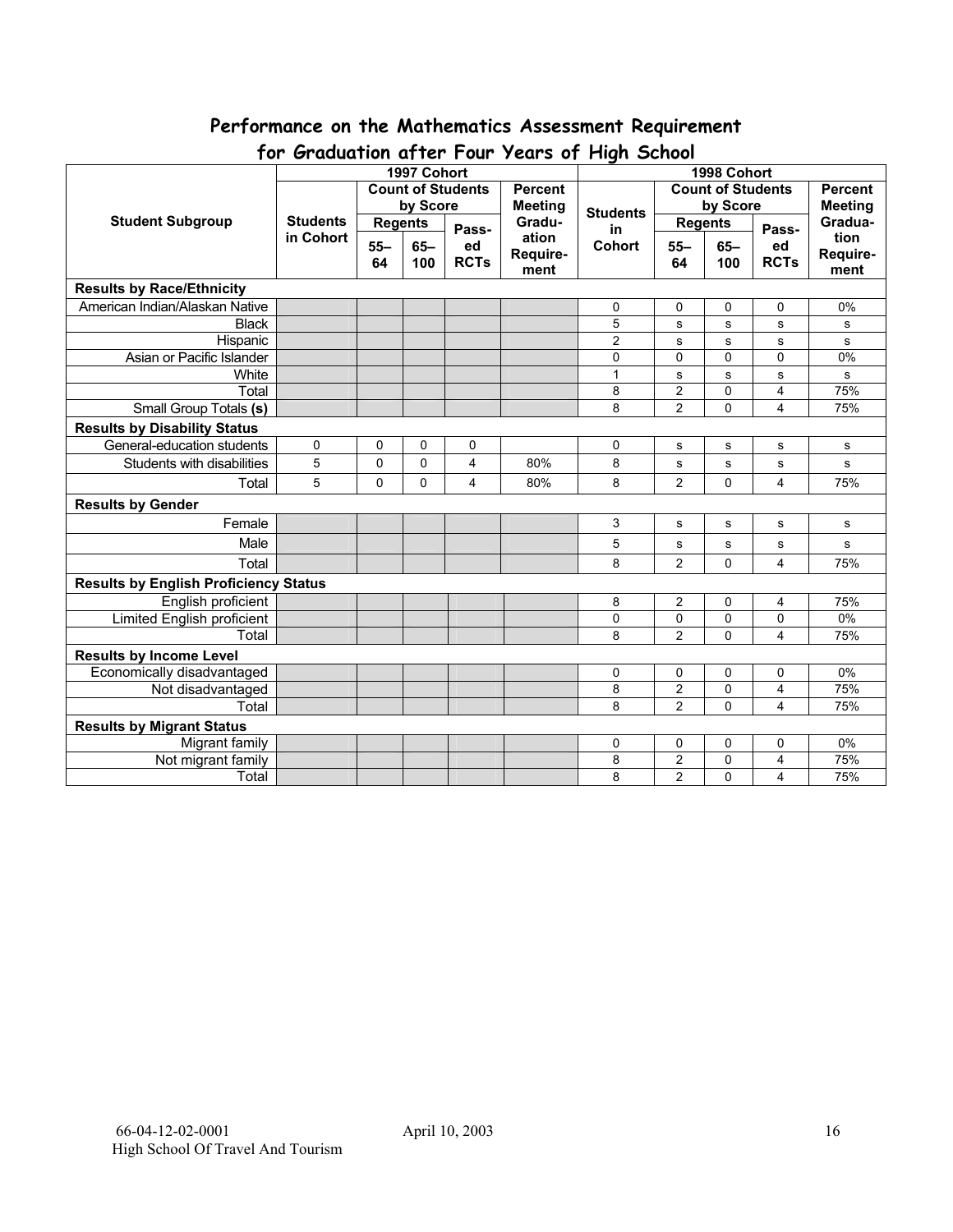### **Graduation Rates for the 1998 Cohort**

 Students were counted as graduates if they earned a local diploma with or without a Regents endorsement no later than June 2002. Additional students may have earned diplomas in August 2002. For the purpose of calculating graduation rate, students who transferred to GED programs were included in the count of students in the cohort. These students were not counted as cohort members for other purposes. Therefore, the count in the table below may be higher than the count of cohort members shown on previous pages.

| <b>Student Subgroup</b>                      | <b>Graduation Rate Cohort</b> | <b>Graduation Rate</b> |  |  |  |  |  |
|----------------------------------------------|-------------------------------|------------------------|--|--|--|--|--|
| <b>Results by Race/Ethnicity</b>             |                               |                        |  |  |  |  |  |
| American Indian/Alaskan Native               | $\mathbf 0$                   | 0%                     |  |  |  |  |  |
| <b>Black</b>                                 | 5                             | s                      |  |  |  |  |  |
| Hispanic                                     | $\overline{2}$                | s                      |  |  |  |  |  |
| Asian or Pacific Islander                    | $\mathbf 0$                   | 0%                     |  |  |  |  |  |
| White                                        | 1                             | s                      |  |  |  |  |  |
| Total                                        | 8                             | 12%                    |  |  |  |  |  |
| Small Group Totals (s)                       | 8                             | 13%                    |  |  |  |  |  |
| <b>Results by Disability Status</b>          |                               |                        |  |  |  |  |  |
| General-education students                   | 0                             | s                      |  |  |  |  |  |
| Students with disabilities                   | 8                             | s                      |  |  |  |  |  |
| Total                                        | 8                             | 12%                    |  |  |  |  |  |
| <b>Results by Gender</b>                     |                               |                        |  |  |  |  |  |
| Female                                       | 3                             | s                      |  |  |  |  |  |
| Male                                         | 5                             | s                      |  |  |  |  |  |
| Total                                        | 8                             | 12%                    |  |  |  |  |  |
| <b>Results by English Proficiency Status</b> |                               |                        |  |  |  |  |  |
| English proficient                           | 8                             | 12%                    |  |  |  |  |  |
| <b>Limited English proficient</b>            | 0                             | 0%                     |  |  |  |  |  |
| Total                                        | 8                             | 12%                    |  |  |  |  |  |
| <b>Results by Income Level</b>               |                               |                        |  |  |  |  |  |
| Economically disadvantaged                   | 0                             | 0%                     |  |  |  |  |  |
| Not disadvantaged                            | 8                             | 12%                    |  |  |  |  |  |
| Total                                        | 8                             | 12%                    |  |  |  |  |  |
| <b>Results by Migrant Status</b>             |                               |                        |  |  |  |  |  |
| Migrant family                               | $\mathbf 0$                   | 0%                     |  |  |  |  |  |
| Not migrant family                           | 8                             | 12%                    |  |  |  |  |  |
| Total                                        | 8                             | 12%                    |  |  |  |  |  |